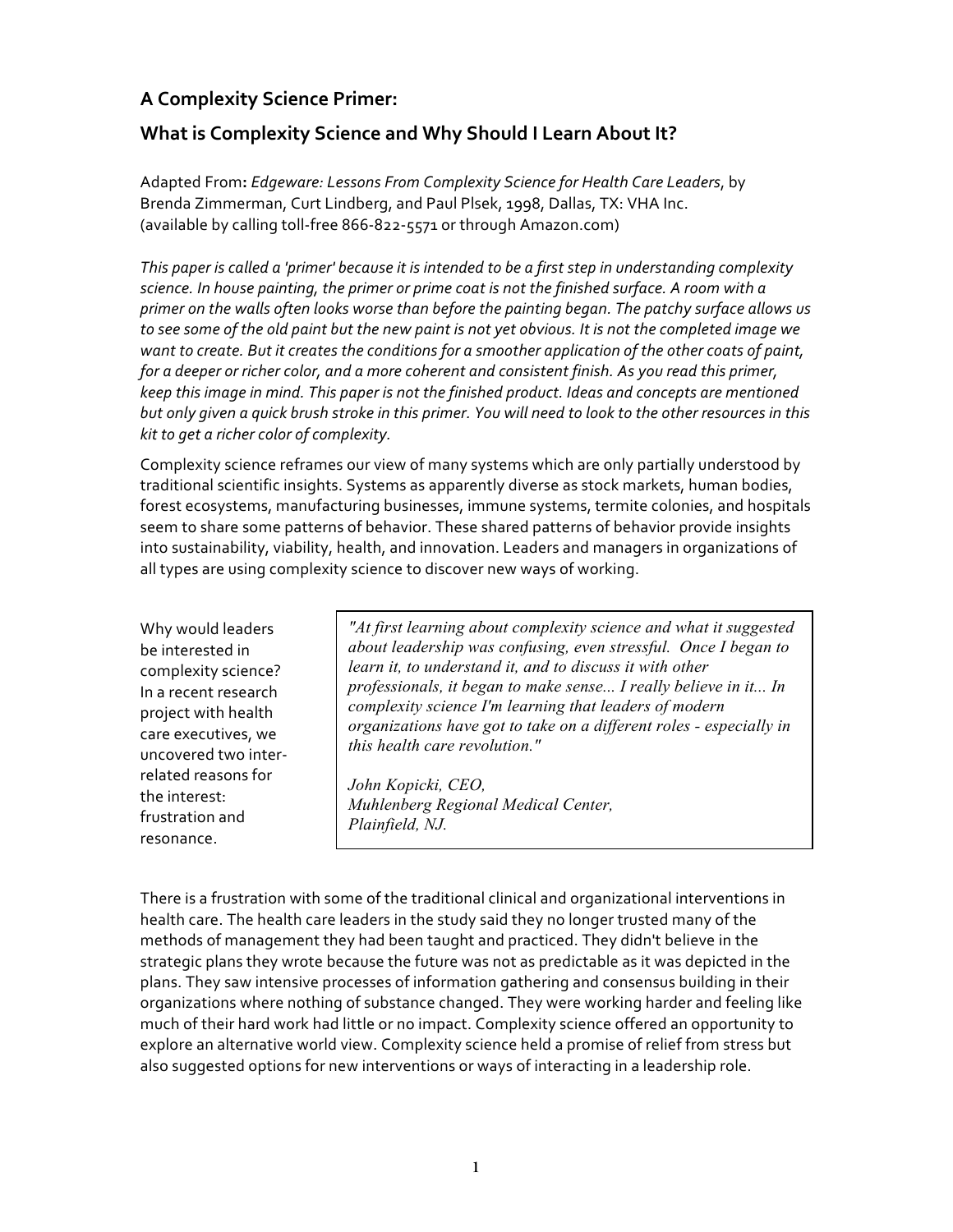### **What is Complexity Science and Why Should I Learn About It?**

The second "hook" for health care leaders was resonance. Complexity science resonated with or articulated what they were already doing. It provided the language and models to explain their intuitive actions. By having a theory to explain what they 'knew' already, they felt they could get better leverage from their intuitive knowledge and use it more confidently.

Although we are in the early days of deliberately applying complexity science inspired approaches in organizations, we are gathering evidence of leaders applying the ideas to general management and leadership, planning, quality improvement, and new service development. Some of the application projects have generated positive results while others are still works in progress. Complexity science holds promise to have an important impact on organizational performance.

#### **Comparing complexity science with traditional science**

Complexity science addresses aspects of living systems which are neglected or understated in traditional approaches. Existing models in economics, management and physics were built on the foundation of Newtonian scientific principles. The dominant metaphor in Newtonian science is the machine. The universe and all its subsystems were seen as giant clocks or inanimate machines. The clocks or machines can be explained using reductionism - by understanding each part separately. The whole of the machine is the sum of the parts. The clockware perspective has led to great discoveries by focusing on the attributes and functioning of the 'parts' - whether of a human body or a human organization. The parts are controlled by a few immutable external forces or laws. The parts are not seen to have choice or self determination. The 'machines' are simple and predictable - you need only understand the few quiding external rules which determine how the parts will behave. There are limits to this perspective when understanding living systems, and in particular human organizations. Clearly humans are not machine parts without individual choice and so clockware is a necessary but not sufficient way of understanding complex systems.

The Newtonian perspective assumes that all can be explained by the careful examination of the parts. Yet that does not work for many aspects of human behavior. We have all experienced situations in which the whole is not the sum of the parts - where we cannot explain the outcomes of a situation by studying the individual elements. For example, when a natural disaster strikes a community, we have seen spontaneous organization where there is no obvious leader, controller or designer. In these contexts, we find groups of people create outcomes and have impacts which are far greater than would have been predicted by summing up the resources and skills available within the group. In these cases, there is self-organization in which outcomes emerge which are highly dependent on the relationships and context rather than merely the parts. Stuart Kauffman calls this "order for free" and Kevin Kelly refers to it as "creating something out of nothing."

Complexity science is not a single theory. It is the study of complex adaptive systems - the patterns of relationships within them, how they are sustained, how they self-organize and how outcomes emerge. Within the science there are many theories and

*"I found a lot of what we did [in management] was really dumb. It was very impersonal. We treated people as if they were one-dimensional. If you figure them out, give them strict rules, put money in front of them, they will perform better...it was very linear."*

*James Taylor President and CEO University of Louisville Hospital Louisville, Kentucky*

**2**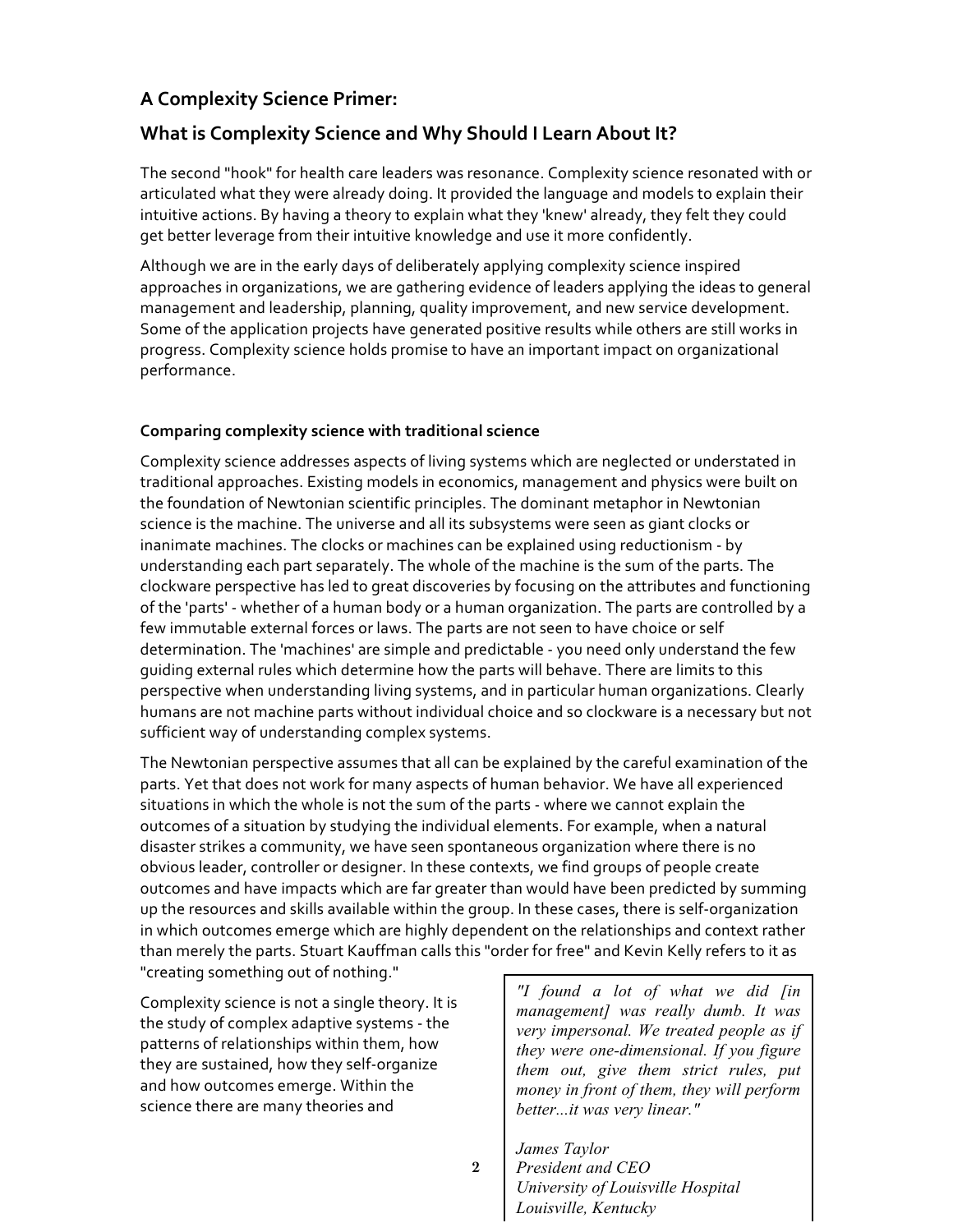## **What is Complexity Science and Why Should I Learn About It?**

concepts. The science encompasses more than one theoretical framework. Complexity science is highly interdisciplinary including biologists, anthropologists, economists, sociologists, management theorists and many others in a quest to answer some fundamental questions about living, adaptable, changeable systems.

#### From physics envy to biology envy

There has been an implicit hierarchy of sciences with physics as the most respectable and biology as the conceptually poor cousin. Physics is enviable because of its rigor and immutable laws. Biology on the other hand is rooted in the messiness of real life and therefore did not create as many elegantly simple equations, models or predictable solutions to problems. Even within biology there was a hierarchy of studies. Mapping the genome was more elegant, precise and physics -like, hence respectable, whereas evolutionary biology was "softer," dealing with interactions, context and other dimensions which made prediction less precise. Physics envy was not only evident in the physical and natural sciences but also in the social sciences. Economics and management theory borrowed concepts from physics and created organizational structures and forms which tried (at some level at least) to follow the laws of physics. These were clearly limited in their application and "exceptions to the rules" had to be made constantly. In spite of the limitations, an implicit physics envy permeated management and organization theories.

Recently, we have seen physics envy replaced with biology envy. Physicists are looking to biological models for insight and explanation. Biological metaphors are being used to understand everything from urban planning, organization design, and technologically advanced computer systems. Technology is now mimicking life - or biology - in its design. The poor cousin in science has now become highly respectable and central to many disciplines. Complexity science is a key area where we witness this bridging of the disciplines with the study of life (or biology) as the connecting glue or area of common interest.

For organizational leaders and managers, the shift from physics envy to biology envy provides an opportunity to build systems which are sustainable because of their capacity to "live". Living organizations, living computer systems, living communities and living health care systems are important because of our interest in sustainability and adaptability. Where better to learn lessons about sustainability and adaptability than from life itself.

#### **Complexity questions**

The questions asked by complexity scientists in the physical, natural and social sciences are not little questions. They are deep questions about how life happens and how it evolves. The questions are not new. Indeed, some of the 'answers' proposed by complexity science are not new. But in many contexts, these 'answers' were not explainable by theory. They were the intuitive responses that were known by many but appeared illogical or at least idiosyncratic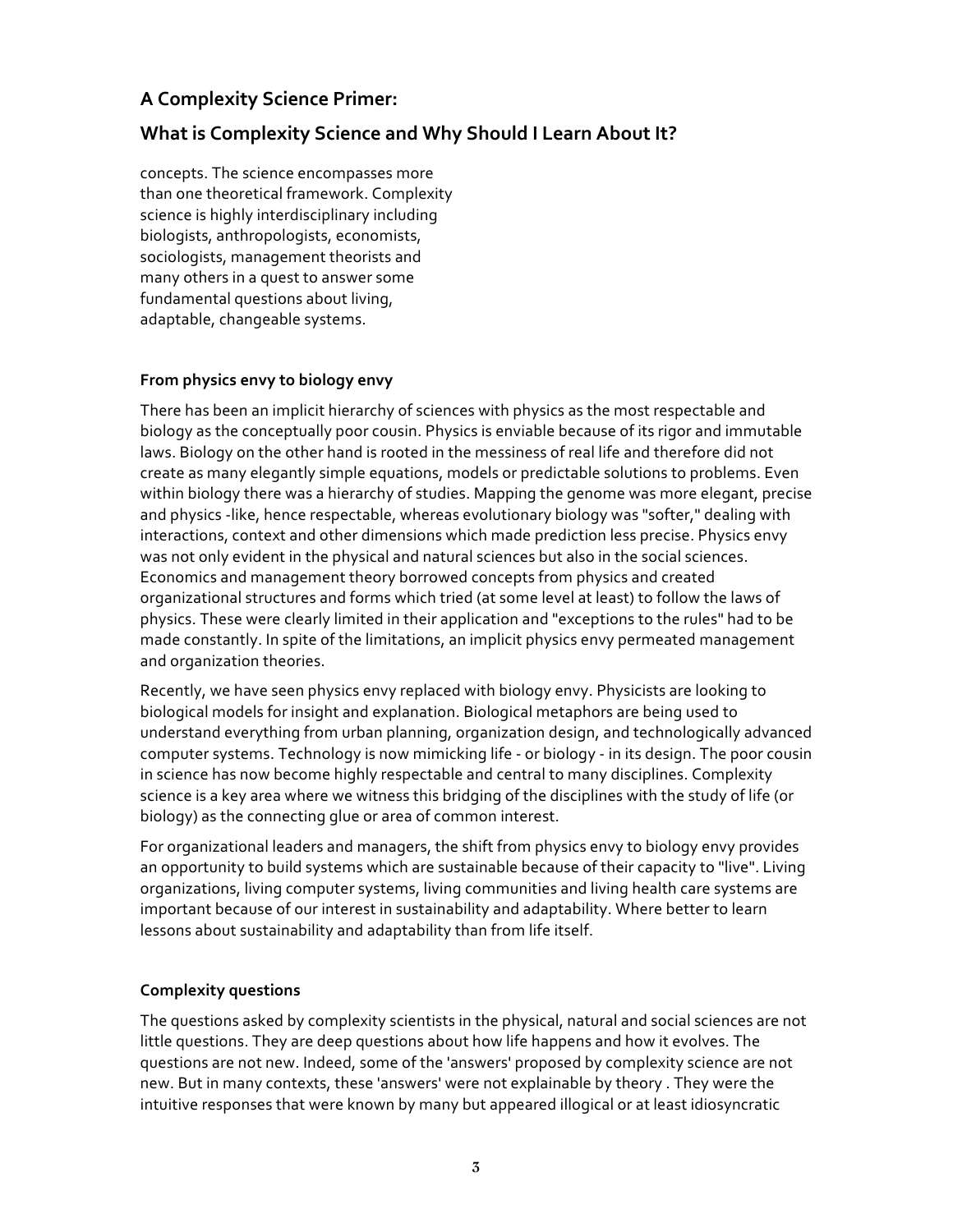### **What is Complexity Science and Why Should I Learn About It?**

when viewed through out traditional scientific theories. Complexity science provides the language, the metaphors, the conceptual frameworks, the models and the theories which help make the idiosyncrasies non-idiosyncratic and the illogical logical. For some leaders who are studying complexity, the science is counterintuitive because of the stark contrast with what they had been taught about how organizations should operate. Complexity science describes how systems actually behave rather than how they should behave.

*"It is a curious thing... at least for me it has been. It is both mind expanding because of new notions but it also seems like it is affirming of stuff you already know. It is quite paradoxical."*

*James Roberts, MD, Senior Vice-President, VHA Inc., Irving, Texas*

Complexity science provides more than just explanations for some of our intuitive understandings. It also provides a rigorous approach to study some of the key dimensions of organizational life. How does change happen? What are the conditions for innovation? What allows some things to be sustained even when they are no longer viable? What creates adaptability? What is leadership in systems where there is no direct authority or control?

What does strategic planning mean in highly turbulent times? How do creativity and potential get released? How do they get trapped? Traditional management theories have focused on the predictable and controllable dimensions of management. Although these dimensions are critical in organizations, they provide only a partial explanation of the reality of organizations. Complexity science invites us to examine the unpredictable, disorderly and unstable aspects of organizations. Complexity complements our traditional understanding of organizations to provide us with a more complete picture.

That is the good news about complexity science. There is also some bad news. Complexity science is in its infancy. It is an emerging field of study. There are few proven theories in the field. It has not yet stood the test of time. But it has become a movement. Unlike some other movements in the management arena, the complexity science movement spans almost every discipline in the physical, natural and social sciences. There is often a huge schism between those who study the world using quantitative approaches and those who use qualitative methods.

*"Out of nothing, nature makes something. How do you make something from nothing? Although nature knows this trick, we haven't learned much just by watching... [Life's] reign of constant evolution, perpetual novelty, and an agenda out of our control... is far more rewarding than a world of clocks, gears, and predictable simplicity."*

Complexity has created a bridge or a merger of quantitative and qualitative explanations of life. It has attracted some of the greatest thinkers in the world including some of the most highly respected organization theorists and Nobel prize winners in physics, mathematics and economics. It has also attracted poets, artists and theologians who see the optimism implicit in the

*Kevin Kelly Out of Control*

**4**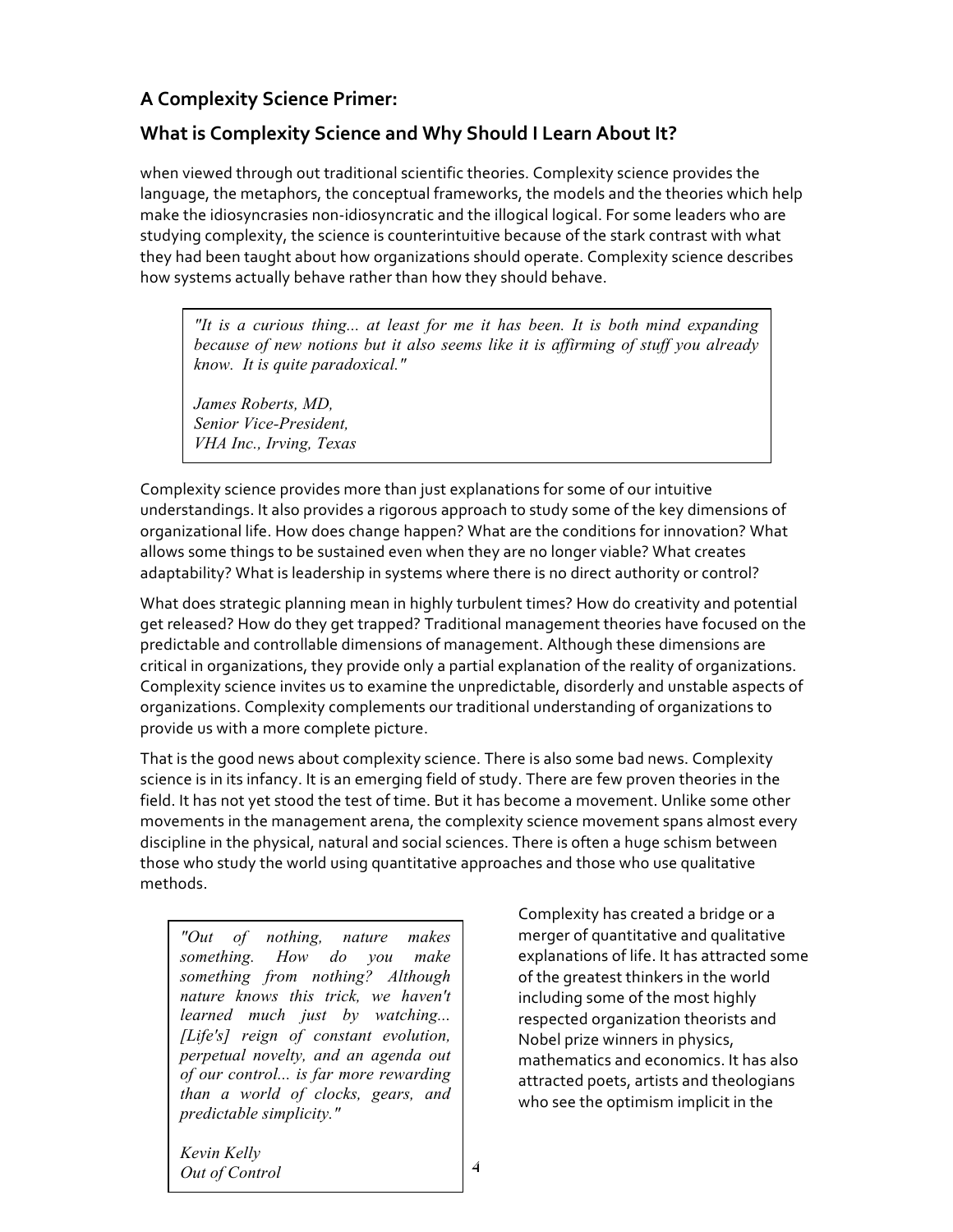# **What is Complexity Science and Why Should I Learn About It?**

science. By examining how life happens from a complexity perspective, we seem to have increased our reverence for life the more we understand, the more we are amazed.

#### **Definition of Complex Adaptive System**

The next two sections of the paper need a "warning to reader" label. They are filled with the new jargon of complexity science. Each new term is a quick brush stroke in this primer but is explained in greater detail in other sections of this resource kit. For the reader new to the field of complexity, read the next two sections to get the overall sense of complexity science. You do not need to understand every term at the outset to start the journey into understanding complexity.

Complex adaptive systems are ubiquitous. Stock markets, human bodies, forest ecosystems, manufacturing businesses, immune systems and hospitals are all examples of CAS. What is a complex adaptive system (CAS)? The three words in the name are each significant in the definition. 'Complex' implies diversity - a great number of connections between a wide variety of elements. 'Adaptive' suggests the capacity to alter or change - the ability to learn from experience. A 'system' is a set of connected or interdependent things. The 'things' in a CAS are independent agents. An agent may be a person, a molecule, a species, or an organization among many others. These agents act based on local knowledge and conditions. Their individual moves are not controlled by a central body, master neuron or CEO. A CAS has a densely connected web of interacting agents each operating from their own schema or local knowledge. In human systems, schemata are the mental models which an individual uses to make sense of their world.

#### **Description of complex adaptive systems**

CAS have a number of linked attributes or properties. Because the attributes are all linked, it is impossible to identify the starting point for the list of attributes. Each attribute can be seen to be both a cause and effect of the other attributes. The attributes listed are all in stark contrast to the implicit assumptions underlying traditional management and Newtonian science.

CAS are embedded or nested in other CAS. Each individual agent in a CAS is itself a CAS. In an ecosystem, a tree in a forest is a CAS and is also an agent in the CAS of the forest which is an agent in the larger ecosystem of the island and so forth. In health care, a doctor is a CAS and also an agent in the department which is a CAS and an agent in the hospital which is a CAS and an agent in health care which is a CAS and an agent in society. The agents co-evolve with the CAS of which they are a part. The cause and effect is mutual rather than one-way. In the health care system, we see how the system is co-evolving with the health care organizations and practitioners which make up the whole. The entire system is emerging from a dense pattern of interactions.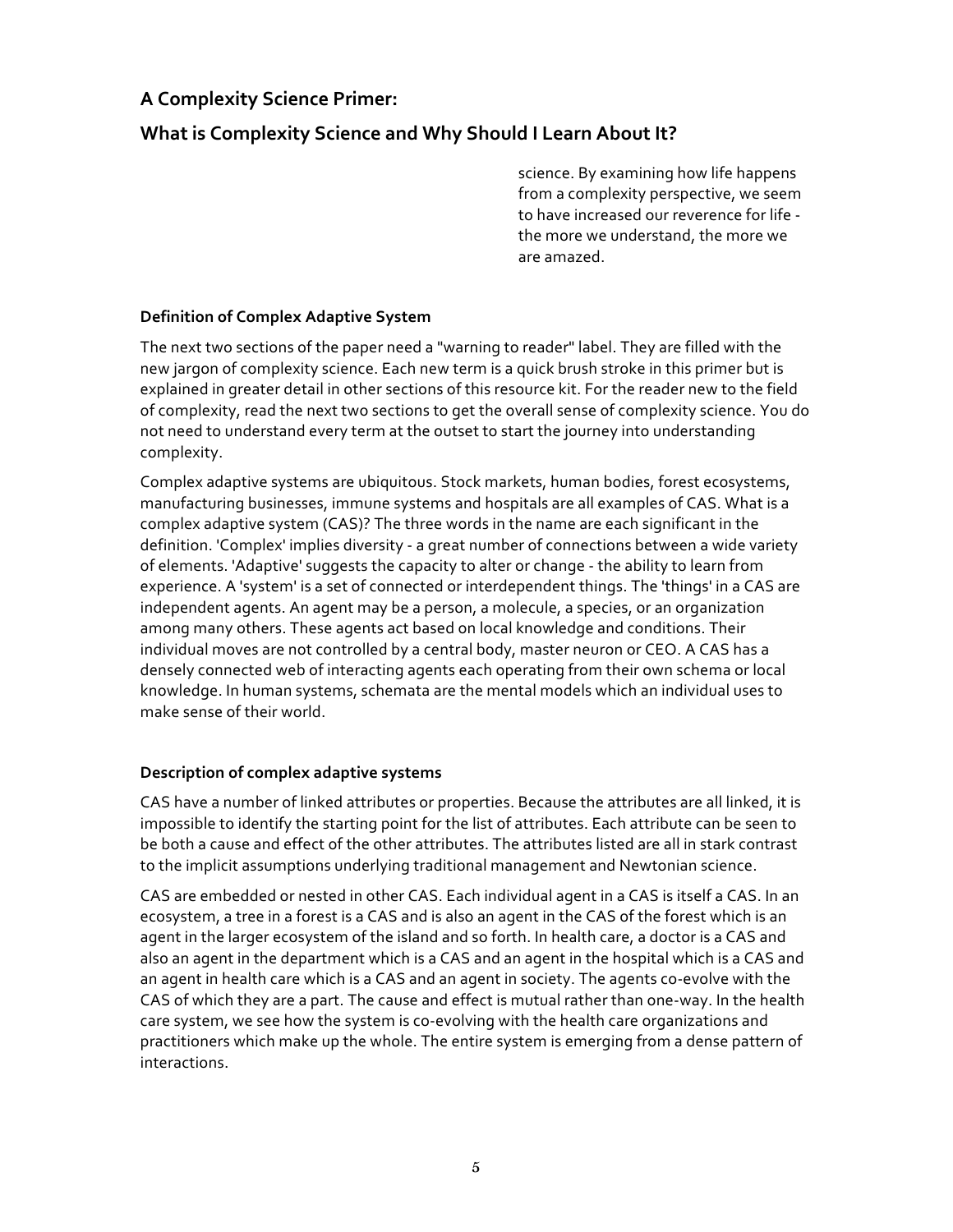## **What is Complexity Science and Why Should I Learn About It?**

Diversity is necessary for the sustainability of a CAS. Diversity is a source of information or novelty. As John Holland argues, the diversity of a CAS is the result of progressive adaptations. Diversity which is the result of adaptation also becomes the source of future adaptations. A decrease in diversity reduces the potential for future adaptations. It is for this reason that biologist E.O. Wilson argues that the rain forest is so critical to our planet. It has significantly more diversity - more potential for adaptation - than any other part of the planet. The planet needs this source of information and potential for long-term survival. In organizations, diversity is becoming seen as a key source of sustainability. Psychological profiles which identify individuals' dominant thinking styles have become popular management tools to ensure there is a sufficient level of diversity, at least in terms of thinking approaches, within teams in organizations. Diversity is seen as a key to innovation and long term viability.

Many of us were taught that biological innovation was due in large part to genetic random mutations. When these random mutations fit the environment better than their predecessor they had a higher chance of being retained in the gene pool. Adaptation or innovation by random mutation of genes explains only a small fraction of the biological diversity we experience today. Crossover of genetic material is a million times more common than mutation in nature according to John Holland. In essence, crossover suggests a mixing together of the same building blocks or genetic material into different combinations. Understanding this can lead to profound insights about CAS. The concept of genetic algorithms is paradoxical in that building blocks, genes or other raw elements which are recombined in a wide variety of ways are the key to sustainability. Yet the process of manipulating these blocks only occurs when they are in relationship to each other. In genetic terms, this means the whole string on a chromosome. Holland argues that "evolution remembers combinations of building blocks that increase fitness." It is the relationship between the building blocks which is significant rather than the building blocks themselves. The focus is on the inter-relationships.

In organizational terms, this suggests that it is not the individual that is most critical but the relationships between individuals. We see this frequently in team sports. The team with the best individual players can lose to a team of poorer players. The second team cannot rely on one or two stars but instead has to focus on creating outcomes which are beyond the talents of any one individual. They create outcomes based on the interrelationships between the players. This is not to dismiss individual excellence. It does suggest that individual abilities is not a complete explanation of success or failure. In management terms, it shifts the attention to focus on the patterns of interrelationships and on the context of the issue, individual or group.

CAS have distributed control rather than centralized control. Rather than having a command center which directs all of the agents, control is distributed throughout the system. In a school of fish, there is no 'boss' which directs the other fishes' behavior. The independent agents (or fish) have the capacity to learn new strategies and adaptive techniques. The coherence of a CAS' behavior relates to the interrelationships between the agents. You cannot explain the outcomes or behavior of a CAS from a thorough understanding of all of the individual parts or agents. The school of fish reacts to a stimulus, for example the threat of a predator, faster than any individual fish can react. The school has capacities and attributes which are not explainable by the capacities and attributes of the individual agents. There is not one fish which is smarter than the others who is directing the school. If there was a smart 'boss' fish, this form of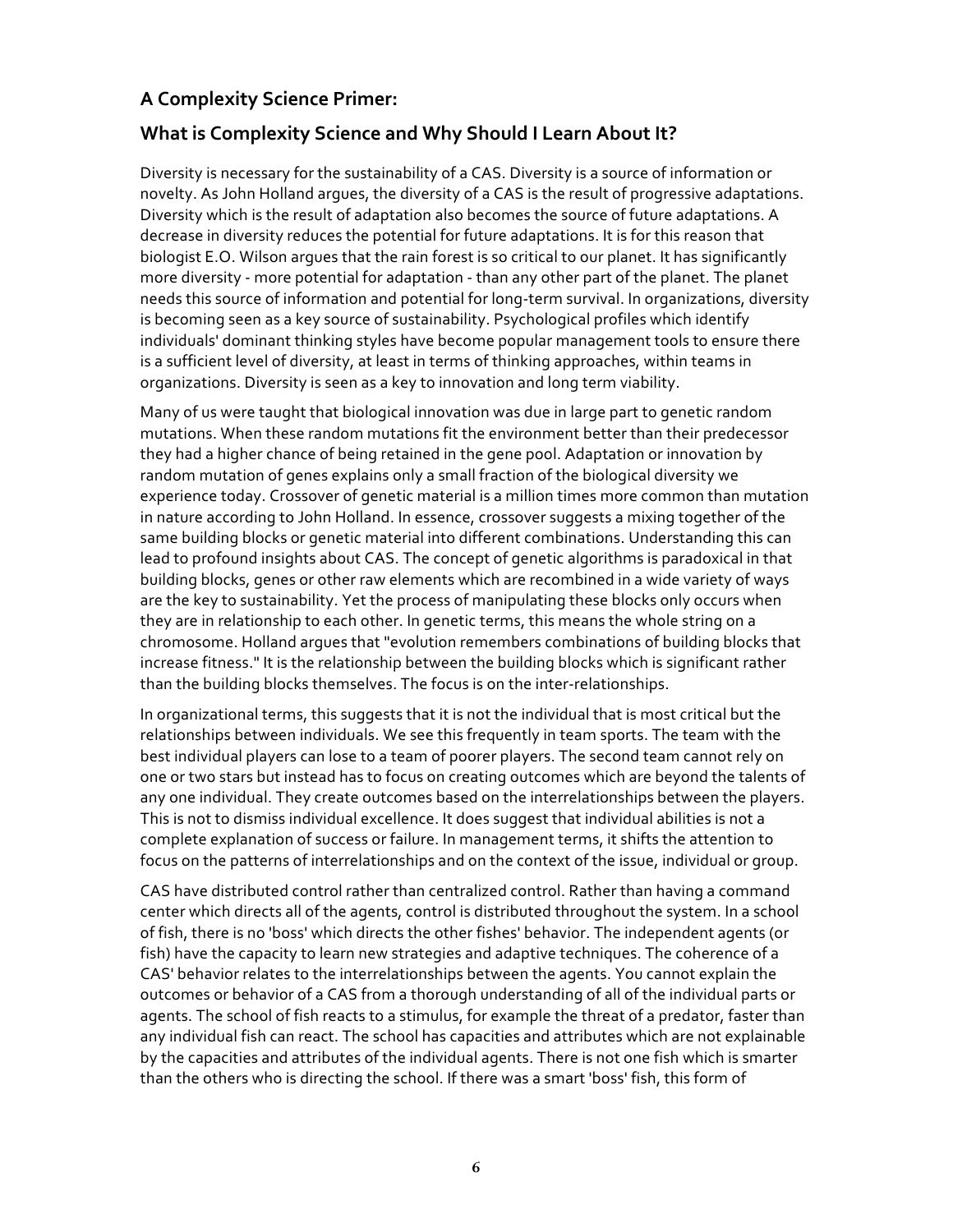## **What is Complexity Science and Why Should I Learn About It?**

centralized control would result in a school of fish reacting at least as slow as the fastest fish could respond. Centralized control would slow down the school's capacity to react and adapt.

Distributed control means that the outcomes of a complex adaptive system emerge from a process of self-organization rather than being designed and controlled externally or by a centralized body. The emergence is a result of the patterns of interrelationships between the agents. Emergence suggests unpredictability - an inability to state precisely how a system will evolve. 

Rather than trying to predict the specific outcome of emergence, Stuart Kauffman suggests we think about fitness landscapes for CAS. A CAS or population of CAS are seen to be higher on the fitness landscape when they have learned better strategies to adapt and co-evolve with their environment. Being on a peak in a fitness landscape indicates greater success. However, the fitness landscape itself is not fixed - it is shifting and evolving. Hence a CAS needs to be continuously learning new strategies. The pattern one is trying to master is the adaptive walk or capacity of a CAS to move on fitness landscapes towards higher, more secure positions.

The co-evolution of a CAS and its environment is difficult to map because it is non-linear. Linearity implies that the size of the change is correlated with the magnitude of the input to the system. A small input will have a small effect and a large input will have a large effect in a linear system. A CAS is a nonlinear system. The size of the outcome may not be correlated to the size of the input. A large push to the system may not move it at all. In many nonlinear systems, you cannot accurately predict the effect of the change by the size of the input to the system.

*"Some people really want to stop controlling, but are afraid. Everywhere things are changing, creating high degrees of uncertainty and anxiety. And the more anxious you are, the more in control you need to be. Making all this even worse, we've bought into the myth that leaders have all the answers. Managers who accept this myth have their levels of anxiety ratcheted up again. ...If complexity theory can begin freeing managers from this myth of control, I think you'll see people a whole lot more comfortable."*

*Linda Rusch Vice President of Patient Care Hunterdon Medical Center New Jersey*

Weather systems are often cited as examples of this phenomenon of nonlinearity. The butterfly effect, a term coined by meteorologist Edward Lorenz, is created, in part, by the huge number of non-linear interactions in weather. The butterfly effect suggests that sometimes a seemingly insignificant difference can make a huge impact. Lorenz found that in simulated weather forecasting, two almost identical simulations could result in radically different weather patterns. A very tiny change to the initial variables, metaphorically something as small as a butterfly flapping its wings, can radically alter the outcome. The weather system is very sensitive to the initial conditions or to its history.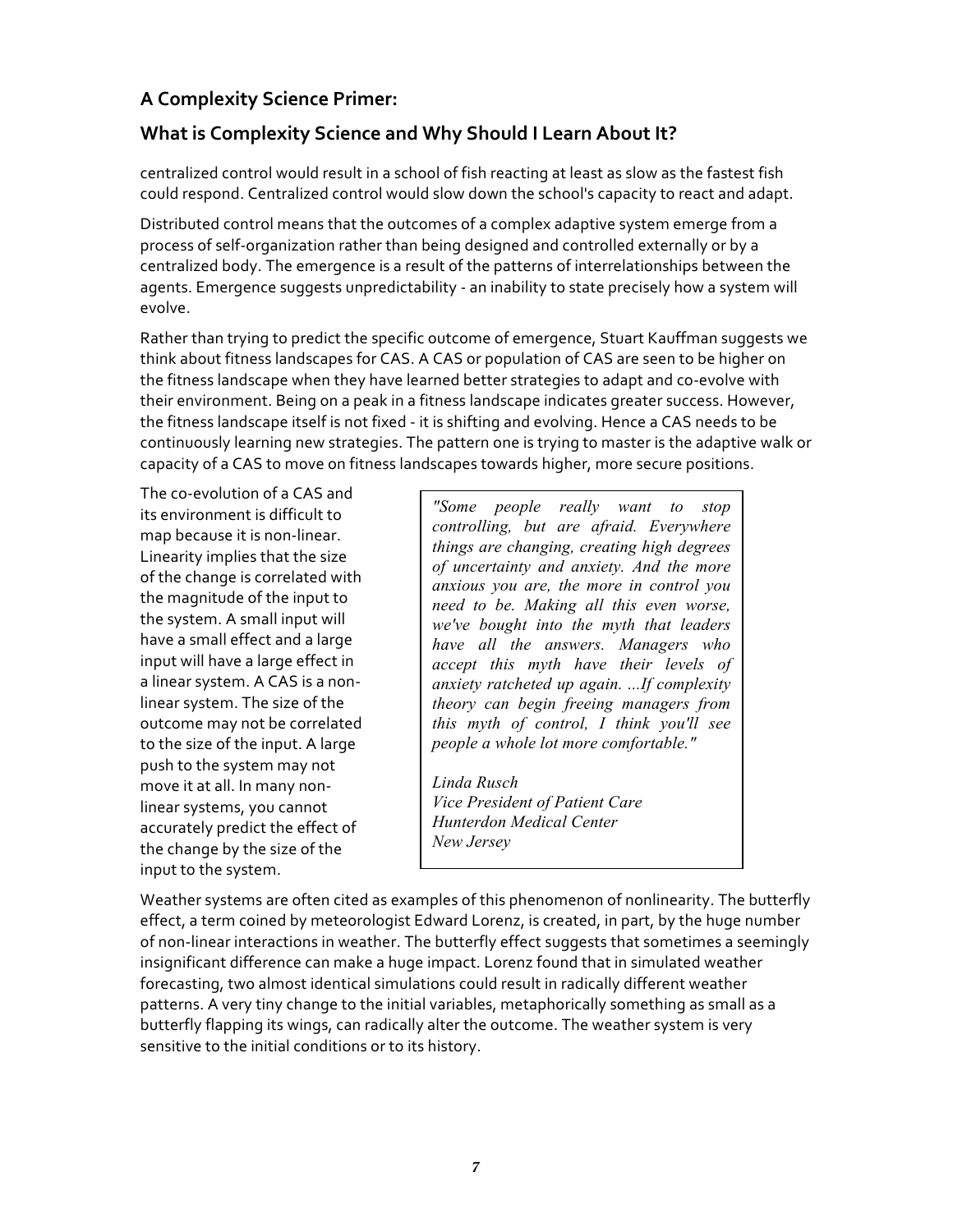## **What is Complexity Science and Why Should I Learn About It?**

An example in an organizational setting of non-linearity is the huge effort put into a staff retreat or strategic planning exercise where everything stays the same after the 'big push'. In contrast, there are many examples of one small whisper of gossip - one small push - which creates a radical and rapid change in organizations.

Non-linearity, distributed control and independent agents create conditions for perpetual novelty and innovation. CAS learn new strategies from experience. Their unique history helps shape the path they take. Newtonian science is ahistorical - the resting point or attractor of the system is independent of its history. This is the basis of neo-classical economics and is the antithesis of complexity.

Complex adaptive systems are history dependent. They are shaped and influenced by where they have been. This may seem obvious and trivial. But much of our traditional science and management theory ignore this point. What is good in one context, makes sense in all contexts. Marketers talk about rolling out programs that were effective in one place and hence should be effective in all. In traditional neo-classical economics, there is an assumption of equifinality - it does not matter where the system has come from, it will head towards the equilibrium point. Outliers or minor differences in the starting point or history of the system are ignored. The outlier or difference from the normal pattern is assumed to be dampened and hence a 'blip' is not important. Brian Arthur's work in economics has radically altered this viewpoint. For example, he cites evidence of small differences fundamentally altering the shape of an industry. The differences are not always dampened but may indeed grow to reshape the whole. Lorenz referred to this in meteorology as sensitive dependence to initial conditions which was discussed earlier as the butterfly effect. In economics, in nature, in weather and in human organizations, we see many examples where understanding history is key to understanding the current position and potential movement of a CAS.

CAS are naturally drawn to attractors. In Newtonian science, an attractor can be the resting point for a pendulum. Unlike traditional attractors in Newtonian science which are a fixed point or repeated rhythm, the attractors for a CAS may be strange because they may have an overall shape and boundaries but one cannot predict exactly how or where the shape will form. They are formed in part by non-linear interactions. The attractor is a pattern or area that draws the energy of the system to it. It is a boundary of behavior for the system. The system will operate within this boundary, but at a local level - we cannot predict where the system will be within this overall attractor.

A dominant theme in the change management literature is how to overcome resistance to change. Using the concept of attractors, the idea of change is flipped to look at sources of attraction. In other words, to use the natural energy of the system rather than to fight against it. The non-linearity property of a CAS means that attractors may not be the biggest most obvious issues. Looking for the subtle attractors becomes a new challenge for managers.

*"In the past, when managers have tried to implement change, they'd find themselves wasting energy fighting off resistors who felt threatened. Complexity science suggests that we can create small, non-threatening changes that attract people, instead of implementing large-scale change that excites resistance. We work with the attractors."*

**8**

*Mary Anne Keyes, R.N. Vice President, Patient Care Muhlenberg Regional Mediacal Center Plainfield, NJ*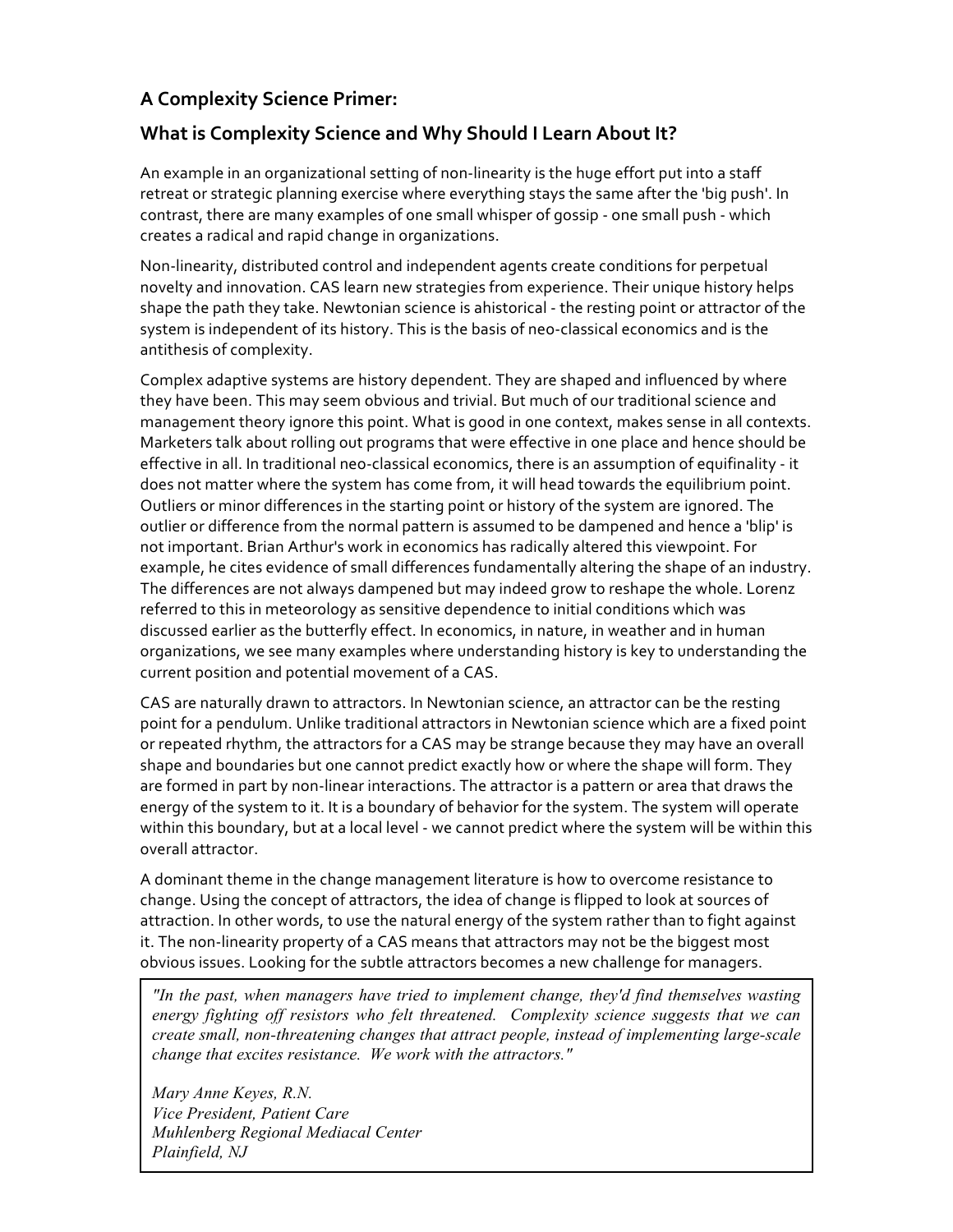## **What is Complexity Science and Why Should I Learn About It?**

CAS thrive in an area of bounded instability on the border or edge of chaos. In this region, there is not enough stability to have repetition or prediction, but not enough instability to create anarchy or to disperse the system. Life for a CAS is a dance on the border between death by equilibrium or death by dissipation. In organizational settings, this is a region of highly creative energy.

#### **Why is complexity science relevant now?**

The seeds for complexity science have been around for a long time. The founding parents of complexity science were often far ahead of their time. Why is now the right time for complexity science? More specifically, why is this the time for complexity science studies of human organizations? Turbulence, change, adaptability and connectedness are not new to the late 20th century. There are at least four reasons why now is the time for complexity science:

- 1. the limit to the machine metaphor
- 2. the coming together of biology and technology
- 3. the connections between studies of "micro" and "macro" phenomena,
- 4. the apparent compressions of space and time.

The first three reasons will be outlined briefly in this section. The last reason, the compression of space and time, will be described in the next section.

Complexity science is a direct challenge to the dominance of the machine metaphor. Since Newton, the machine metaphor has been used as the lens to make sense of our physical and social worlds, including human organizations. The machine metaphor has been a powerful force in creating manufacturing, medical and organizational advances. However, its limits are now becoming more obvious. It is as if we have collectively learned all we can from the machine metaphor and will continue to use that knowledge where appropriate. But we have more and more instances where the machine metaphor is simply not helpful. For example, it does not explain the emergent aspects of an organization's strategy or the evolution of an industry. Complexity science, with its focus on emergence, self-organization, inter-dependencies, unpredictability and nonlinearity provides a useful alternative to the machine metaphor.

In addition to changing the metaphor to interpret events, complexity science is gaining momentum because of the coming together of biology and technology. Biologists are using technology to understand biology, for example, in biotechnology. Computer technologists are using biology to create computer software which has some life-like characteristics. Without the technological advancements, due in part from the machine metaphor, we would not be able to replicate nature's fractal forms, or understand the implicit process rules that allow flocks of birds to move as one, or explain the chaotic heart rates of healthy humans. Complexity science is understandable to us now because of both the advances in technology and the increased respect for biological lessons.

Complexity science brings together the two solitudes of micro-studies and macro-analysis. For example, the micro studies of the human genome and the macro studies of evolutionary biology are coming together with complexity science. The lessons from the micro studies are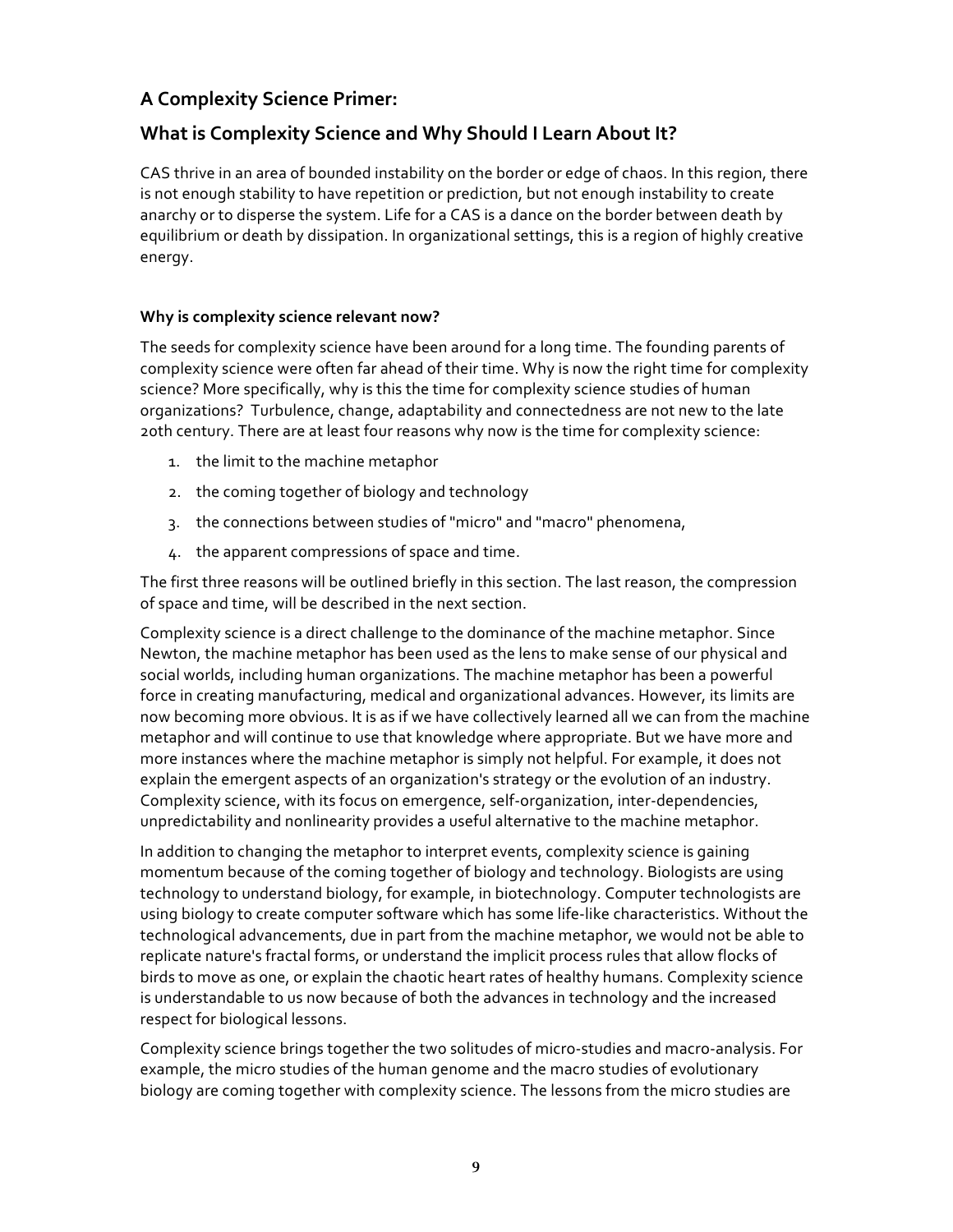## **What is Complexity Science and Why Should I Learn About It?**

informing the macro analysis and the lessons from the macro studies are informing the micro. This second learning - the macro informing the micro - has been underplayed in our search for applying Newtonian scientific thinking to life. A Newtonian perspective suggests that the parts can explain the whole. Therefore, the quest is to study the parts in greater and greater detail. Complexity science suggests that the whole is not the sum of the parts. Emergent properties of the whole are inexplicable by the parts. In complexity, studies of natural and human systems are explained by both kinds of analysis - micro (or analysis of the parts) and macro (or holistic analysis).

Murray Gell-Mann, a Nobel Prize winner, discovered and named the quark - clearly a study of micro parts. But his journey of discovery into the tiniest parts led him to a path of holistic understanding and an appreciation for ecology. His book "The Quark and the Jaguar" exemplifies this coming together of the appreciation of the micro and macro analysis. E.O. Wilson, a renowned biologist, argued that we are seeing the confluence of the two major foundations of biology: (1) the molecular basis of life, and (2) the evolutionary basis for human (and ecosystem) behavior. This has profound impacts on our understanding of organizational health. Some interventions are seen to be context dependent - we cannot explain the micro functioning without understanding the macro context. The health of a community or organization impacts the well-being of the individuals within them. Complexity provides us with the opportunity to look at problems with multiple perspectives, studying the micro and macro issues and understanding how they are interdependent.

This section provided some explanations for the complexity science movement in the physical and natural sciences. But there is an additional explanation for its power in social systems - the compression of time and space. The next section describes this seemingly esoteric issue. Some readers may not feel the need to understand the roots of complexity from this perspective and may skip ahead to the section which addresses the paradoxes of complexity.

#### The compression of time and space

One of the unique dimensions of the late 20th century is the apparent compression of space and time. Why should health care leaders care about something as seemingly esoteric as the compression of space and time? Most of the models of organization, methods to improve performance, and measurement concepts which dominate the management field today were created with the implicit assumption of space and time lags. In other words, they were designed for a world which in many instances no longer exists. When these approaches are tried in contexts where there is this space-time compression, the results are often frustration, stress and lack of improvement. This section of the paper will demonstrate the compression of space in time using examples from manufacturing, banking and health care.

Dee Hock, the founding CEO of VISA, refers to the major impact the compression of time has had in financial markets. In the past, there was an expectation of a time lag (or 'float') between the initiation and completion of most financial transactions. For example, if you purchase an item on credit there is a time lag between when you make the transaction and when the cash is paid to the supplier. We have elaborate systems designed to take advantage of this float. This luxury of a time lag (or 'float') disappears with the use of debit cards or equivalent systems of real-time transfer of funds.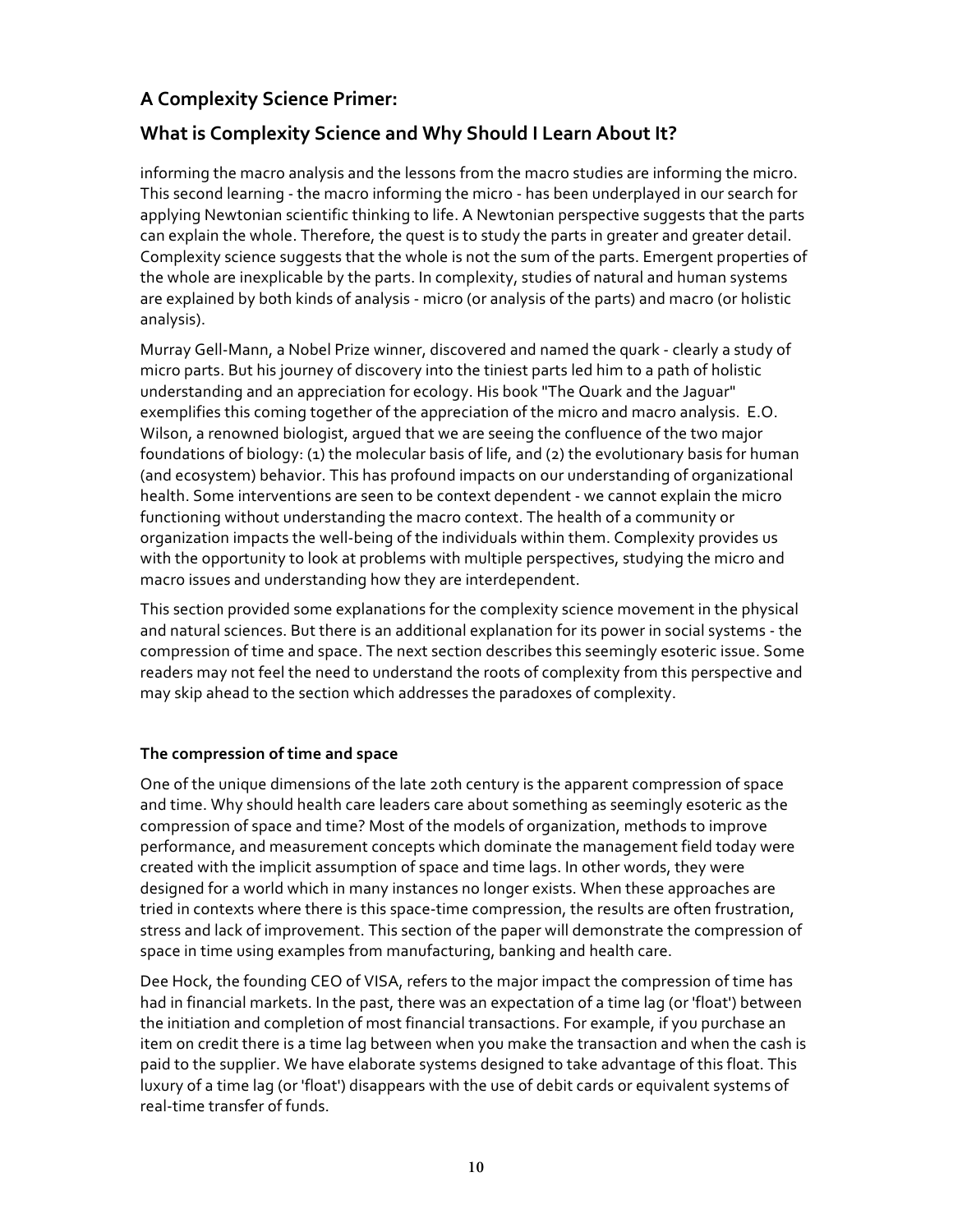# **What is Complexity Science and Why Should I Learn About It?**

Hock argues this same reduction of time lags happens with information today. We used to have the luxury of a time lag between the discovery of an idea and the application into practice. This time lag is almost non-existent in many aspects of society today. In health care, medical research is reported on (often in 'sound bites' on the news). The public access to medical research has often created a push to put the ideas into application immediately.

An example of a time lag reduction that has had a remarkable impact on manufacturing around the world is the idea of 'just in time' inventory systems. The idea was a simple one, eliminate the need for storing, financing and managing inventories by creating real-time order and delivery systems between suppliers and producers. When the concept was first introduced there were many skeptics. Yet in a very short period of time, this was standard practice in many (perhaps most) manufacturing industries. Just in time inventory changed the relationship between suppliers and producers. It was both facilitated by the improvement in technology and shaped new improvements in technology to get the most benefit from the concept. Boundaries became blurry between what was "in the organization" and what was "outside". Networks were created to minimize the potential problems if a supplier could not provide the needed goods on time. The definition of success for a supplier was altered and new skills of flexibility were needed in the employees and the physical production systems.

#### *Case Study: Time & Space Compression*

*At a large hospital in Montreal, a change in procedures demonstrates this compression of time and space. Recently the hospital administrators made a decision to eliminate all radiology film from the hospital. Instead, x-ray images were stored in computer files and doctors viewed them on their computer screens. Films which traditionally needed to be handled, processed and delivered through intermediaries were now directly available from the radiology department to the surgeons or other direct service providers. After hearing how quickly and radically this changed the ability of the radiology department to serve the patient care physicians, several hospitals in Toronto are planning to eliminate radiology film. In this example, film and all of its associated people and systems were intermediaries which created both time and space lags between the tests and the reading or interpretation of the tests.*

In terms of compression of space, we can now bypass many of the intermediaries in our society. Intermediaries play the role of a bridge between organizations or individuals. When we can access the organization or individual directly rather than through an intermediary, we are again witnessing a compression of space.

The financial service industry is another case where this compression of time and space can be demonstrated. Technology has allowed us to bridge huge distances and create connections which permit simultaneous creation and dissemination of information. We see this reduction of time lags in banking where the currency float of a few years ago has shrunk to a point of being virtually non-existent. Money can be transferred instantly between individuals, organizations and countries. The increased degree of connectedness aided by technology has eliminated some of the intermediaries in our society. One of the banks' prime roles was to be the intermediary between those who had money to loan and those who had need to borrow money. For a price, the banks would match the players. Today, this is becoming less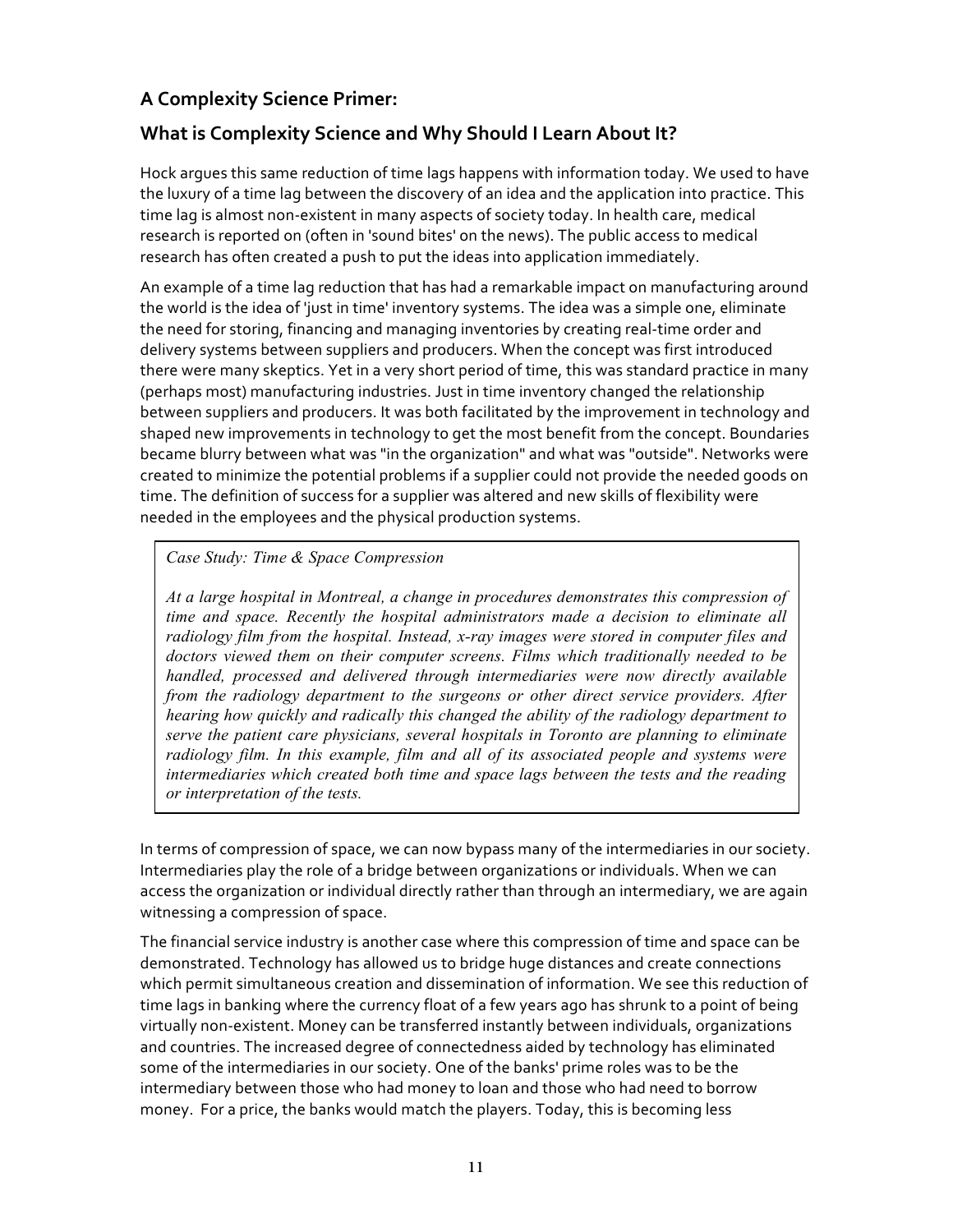# **What is Complexity Science and Why Should I Learn About It?**

significant. When the information of who has money and who needs money is more widely available, many corporations are bypassing the intermediary role of the bank. This is not unique to financial services. Due to the technology which allows increased connectedness, in many industries one can go directly to the source of the information, product or service.

In our organizations, intermediaries are often layers of management or supervision. Part of their job is to bridge the gap between the providers of service or front-line workers and upper management. Bridging the gap creates time lags in our organizations. These lags provide the information float and hence the luxury (and sometimes the frustration) of time delays. But these intermediary positions are being eliminated in many industries through downsizing. If the positions are eliminated but the role of intermediation and the expectation of float still exist as old mental models, we will simply see over-worked employees trying to fulfill the same roles but with less resources and less success.

*"The tendency of people in positions of power is to believe that they can control and they believe in the power of 'let us figure it out.' 'Let's hire the experts, let us sit in a room, figure it out and then it'll happen.' That is a common theme and it's one that I just don't believe in."*

*James Taylor President and CEO University of Louisville Hospital Louisville, Kentucky*

Intermediaries also imply external 'designers' of a system. The designers are distanced from the deliverers of the service. This is a separation of thought and action in both space and time. The planners plan and others implement - a separation in space. The plans are created first and predetermine the action steps to take - a separation in time. Complex adaptive systems have the capacity to adapt and evolve without an external designer. They self-organize without either external or centralized control.

In highly interconnected contexts, where there is a compression of time and space, the assumptions of float, intermediaries and external designers are problematic. Many management models, such as traditional strategic planning processes, are built on the assumptions of float, intermediaries and external designers. When these assumptions hold, the models are relevant and useful. They can improve effectiveness and efficiency in organizations. When the assumptions are invalid, these models can lead to an illusion of control but an actual loss of effectiveness and adaptability.

#### **Some of the paradoxes of complexity**

Complexity science is highly paradoxical. As you study the world through a complexity lens you will be continually confronted with 'both-and' rather than 'either-or' thinking. The paradoxes of complexity are that both sides of many apparent contradictions are true.

The first of these paradoxes is that the systemic nature of a CAS implies interdependence yet each of the elements which are interdependent are able to act independently. Interdependence and independence co-exist.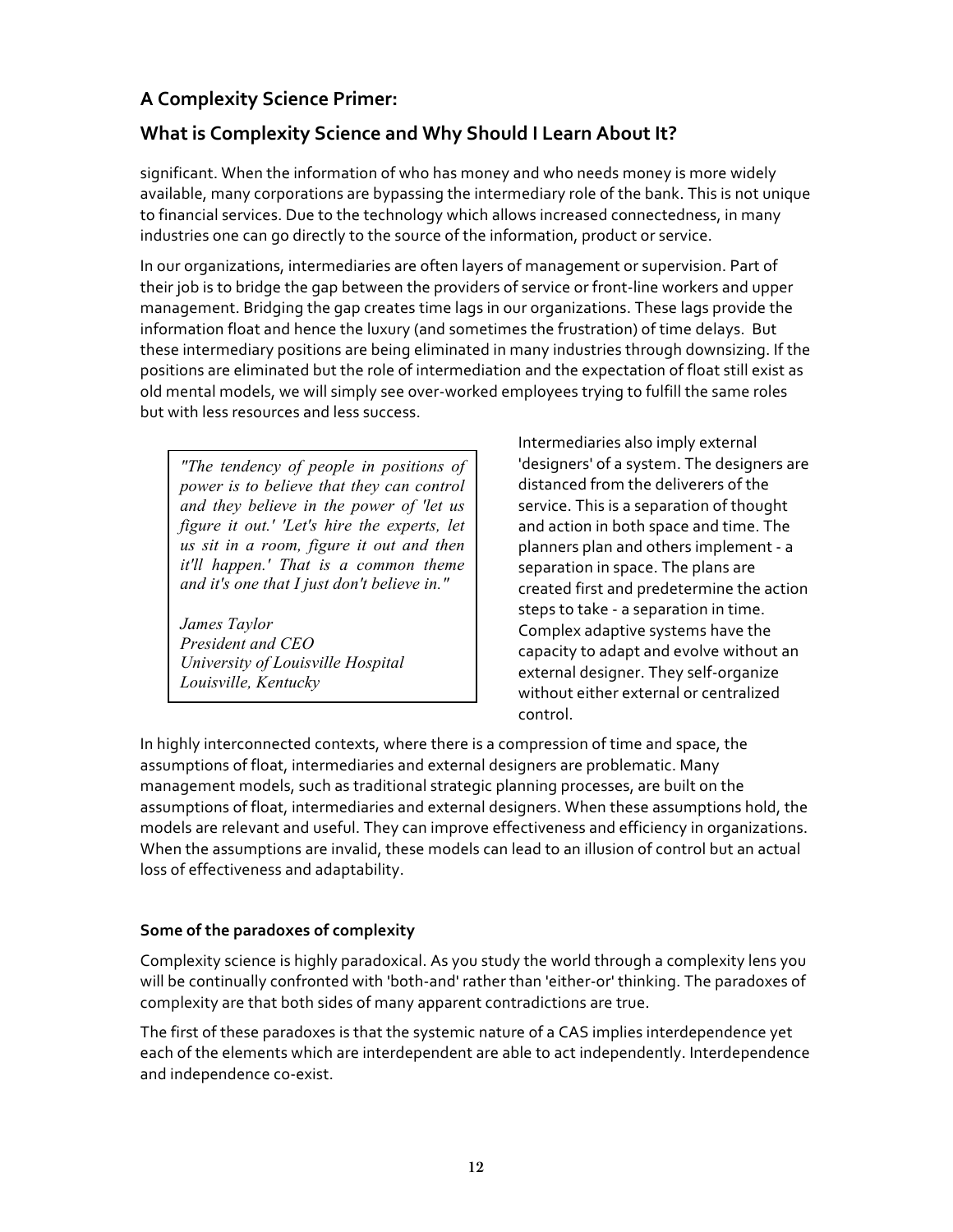# **What is Complexity Science and Why Should I Learn About It?**

Another paradox in complexity is that simple patterns of interaction can create huge numbers of potential outcomes. Simplicity leads to complexity. CAS operate in a context that is frequently unpredictable; not merely unknown but unknowable. Yet it is the agents' propensity to predict based on schema of local conditions that allow them to act in an apparently coherent manner.

Complexity science is the study of living systems but living systems die. As a metaphor associated with life, it needs to encompass all aspects of the life cycle. Death is part of this cycle. The traditional management literature's depiction of the life cycle begins at birth and ends at decline. Complexity also includes the study of death and renewal.

*"As a physician, I learned to think from a biological perspective. When I went into management, traditional organizational theory seemed artificial, foreign to my experience. So when I started studying complexity, I was stunned. Here was a way of thinking about organizations hat compared them to living things. That makes sense to me, intuitively."*

*Richard Weinberg, MD Vice President, Network Development Atlantic Health System Passaic, New Jersey*

#### **Complexity is a metaphor**

A recent article in a popular magazine argued that we needed to distinguish between complexity researchers who were using the 'theory' from those who were using the 'metaphor'. What that statement missed is that all science is metaphor, as Gareth Morgan argues. It is metaphor which shapes our logic and perspective. Metaphor influences the questions we ask and hence the answers we find. A powerful metaphor becomes deeply rooted in our ways of understanding and is often implicit rather than explicit. In biological terms, a metaphor is the schema by which we make sense of our situation.

Complexity science presents a contrast to the dominant scientific and organizational metaphor and thereby challenges us to see what other questions we can ask about the systems we are studying or living within. The metaphor of systems as mechanical or 'machines' has shaped our studies in physics, biology, economics, medicine and organizations. Complexity is about reframing our understanding of many systems by using a metaphor associated with life and living systems rather than machines or mechanical systems. Viewing the world through a complexity lens means understanding the world from biological concepts.

#### **The inquiry continues**

It is normal to finish a paper with a conclusion - to end with a summary of the key points and implications. Yet consistent with both the science of complexity and the state of its development, it seems more appropriate to end with questions. The questions can be viewed from five levels of analysis: